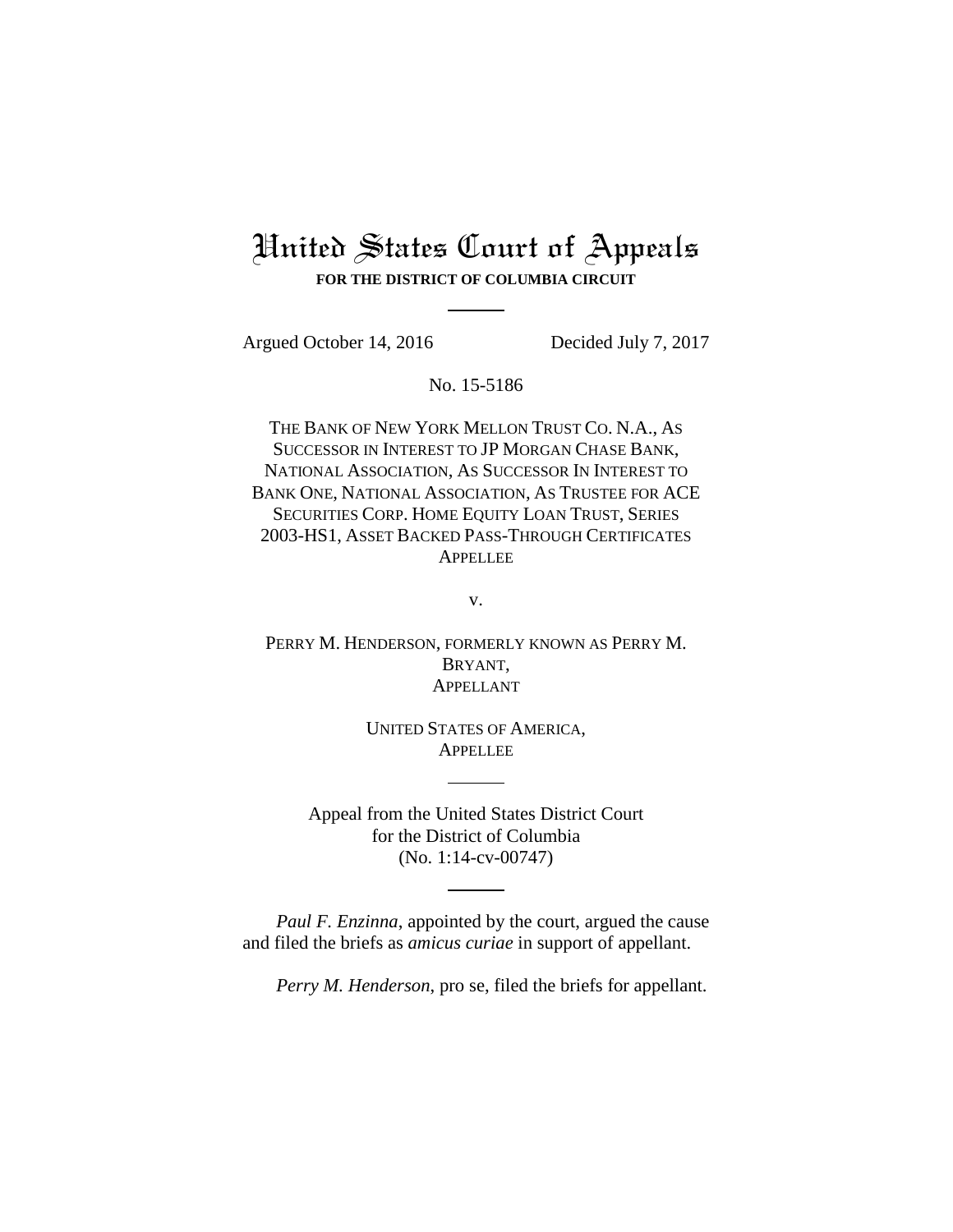*S. Mohsin Reza* argued the cause and filed the brief for appellee. *David Chen* entered an appearance.

Before: TATEL, *Circuit Judge*, and EDWARDS and GINSBURG, *Senior Circuit Judges*.

Opinion for the Court filed by *Senior Circuit Judge* GINSBURG*.*

GINSBURG, *Senior Circuit Judge*: Pro se defendant Perry Henderson appeals the district court's order granting plaintiff Bank of New York Mellon's motion for summary judgment and dismissing Henderson's counterclaims in this judicial foreclosure action. For the following reasons, we affirm the judgment of the district court.

#### **I. Background**

In 2003, Henderson "encumbered [his house in Washington, D.C.] with a Deed of Trust securing a fixed rate balloon note … in the original principal amount of \$191,250.00." *Bank of New York Mellon Trust Co. v. Henderson*, 107 F. Supp. 3d 41, 43 (D.D.C. 2015). The original lender was SouthStar Funding, LLC. Henderson defaulted on the Note in 2012. *Id*. In 2013 SouthStar assigned the Deed of Trust to the Bank. Henderson, however, claims the assignment is invalid.

The Bank initially sought to foreclose on the property in the Superior Court of the District of Columbia, but the case was removed to federal court by the Internal Revenue Service. The district court granted the Bank's motion for summary judgment on the ground that it was entitled to judicial foreclosure. The court also dismissed Henderson's counterclaims for (1) "declaratory and injunctive relief based on plaintiff's failure to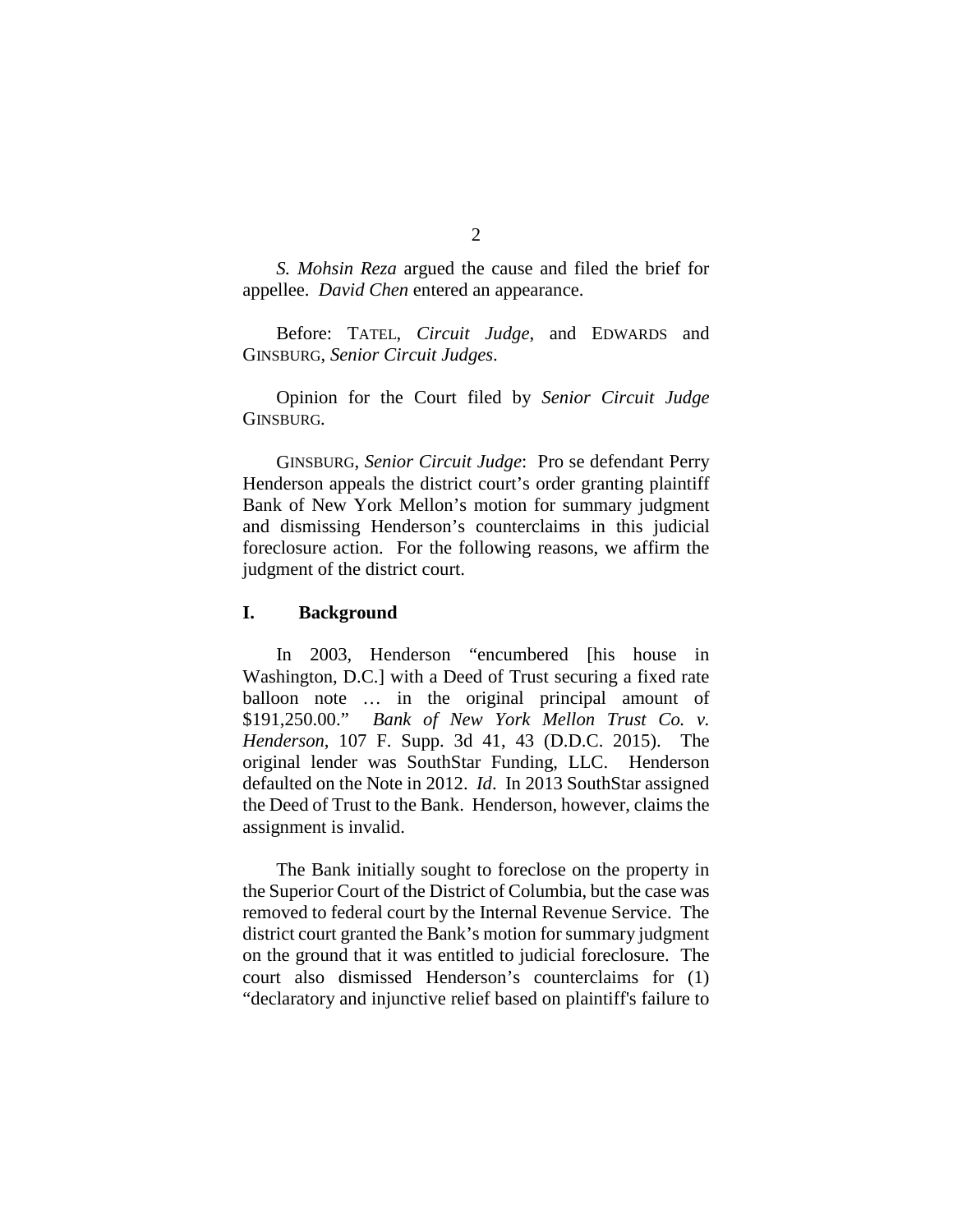follow the proper procedures to foreclose a deed of trust in the District of Columbia," (2) "violations of the Fair Debt Collection Practices Act," (3) quiet title, (4) "violations of the Fair Credit Reporting Act," and (5) civil conspiracy. *Id*. at 43– 44. Henderson appeals the district court's grant of summary judgment to the Bank and the dismissal of his counterclaims. This court appointed Paul F. Enzinna as *amicus curiae* to present arguments in support of Henderson's position and we are grateful for his able, though unavailing, efforts.

## **II. Analysis**

This case presents two questions: (1) whether the grant of summary judgment was proper given the dispute about the validity of the assignment to the Bank and (2) whether Henderson's counterclaims were properly dismissed pursuant to Federal Rule of Civil Procedure 12(b)(6). We affirm both the district court's grant of summary judgment and its dismissal of Henderson's counterclaims.

#### **A. Summary Judgment**

We review a grant of summary judgment de novo. *Aref v. Lynch*, 833 F.3d 242, 250 (D.C. Cir. 2016). Summary judgment is appropriate when, "viewing the evidence and the inferences which may be drawn therefrom in the light most favorable to the adverse party," *Pub. Citizen v. U.S. Dist. Court for D.C.*, 486 F.3d 1342, 1345 (D.C. Cir. 2007), "there is no genuine dispute as to any material fact and the movant is entitled to judgment as a matter of law," FED. R. CIV. P. 56(a).

Henderson does not deny that he is in default on the Note, nor does he contest the validity of the Note or the Deed. The Bank attached a copy of the Note as Exhibit B of its verified complaint and further asserted that it is the rightful owner of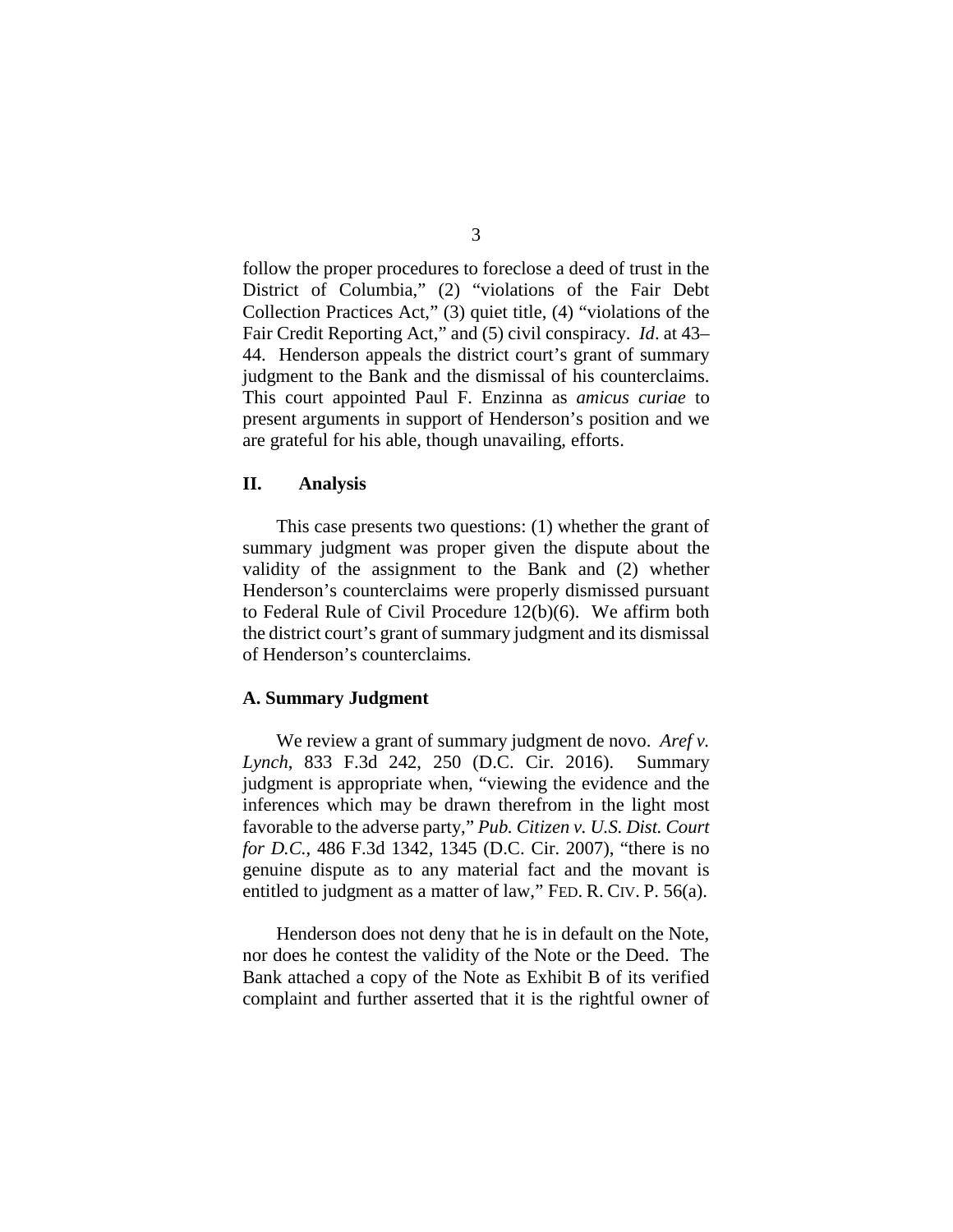the Note and the successor in interest to the original trustee listed in the allonge to the Note. Because Henderson provided no evidence to indicate the Bank is not the rightful holder of the Note, there is no genuine dispute of material fact that the Bank holds the Note. *See Neal v. Kelly*, 963 F.2d 453, 457 (D.C. Cir. 1992) (verified complaint may be treated as the "functional equivalent of an affidavit" for purposes of summary judgment (internal quotation marks omitted)). Because D.C. law allows the holder of a note to enforce the deed of trust by judicial foreclosure, *see Szego v. Kingsley Anyanwutaku*, 651 A.2d 315, 317 (D.C. 1994), the district court properly entered summary judgment for judicial foreclosure.

### **B. Henderson's Counterclaims**

The district court dismissed Henderson's counterclaims under Rule 12(b)(6), which decision we review de novo. *Stewart v. Nat'l Educ. Ass'n*, 471 F.3d 169, 173 (D.C. Cir. 2006). "In determining whether a complaint states a claim, the court may consider the facts alleged in the complaint, documents attached thereto or incorporated therein, and matters of which it may take judicial notice." *Id*. Here, however, the district court relied upon facts outside the pleadings (and not within the scope of judicial notice). For example, in dismissing Henderson's claim for injunctive and declaratory relief, the district court relied upon Exhibit E of the Bank's complaint as disproving Henderson's allegation that the Bank failed to provide notice of foreclosure counseling. 107 F. Supp 3d at 46. Similarly, in dismissing Henderson's claim to quiet title, the district court relied upon Exhibit C of the Bank's complaint (the Deed of Trust). *Id*. at 47. Although the district court did not characterize the motion to dismiss as a motion for summary judgment under Rule 56, FED. R. CIV. P. 12(d), it effectively treated the motion as such, *see Ctr. for Auto Safety v. Nat'l Highway Traffic Safety Admin.,* 452 F.3d 798,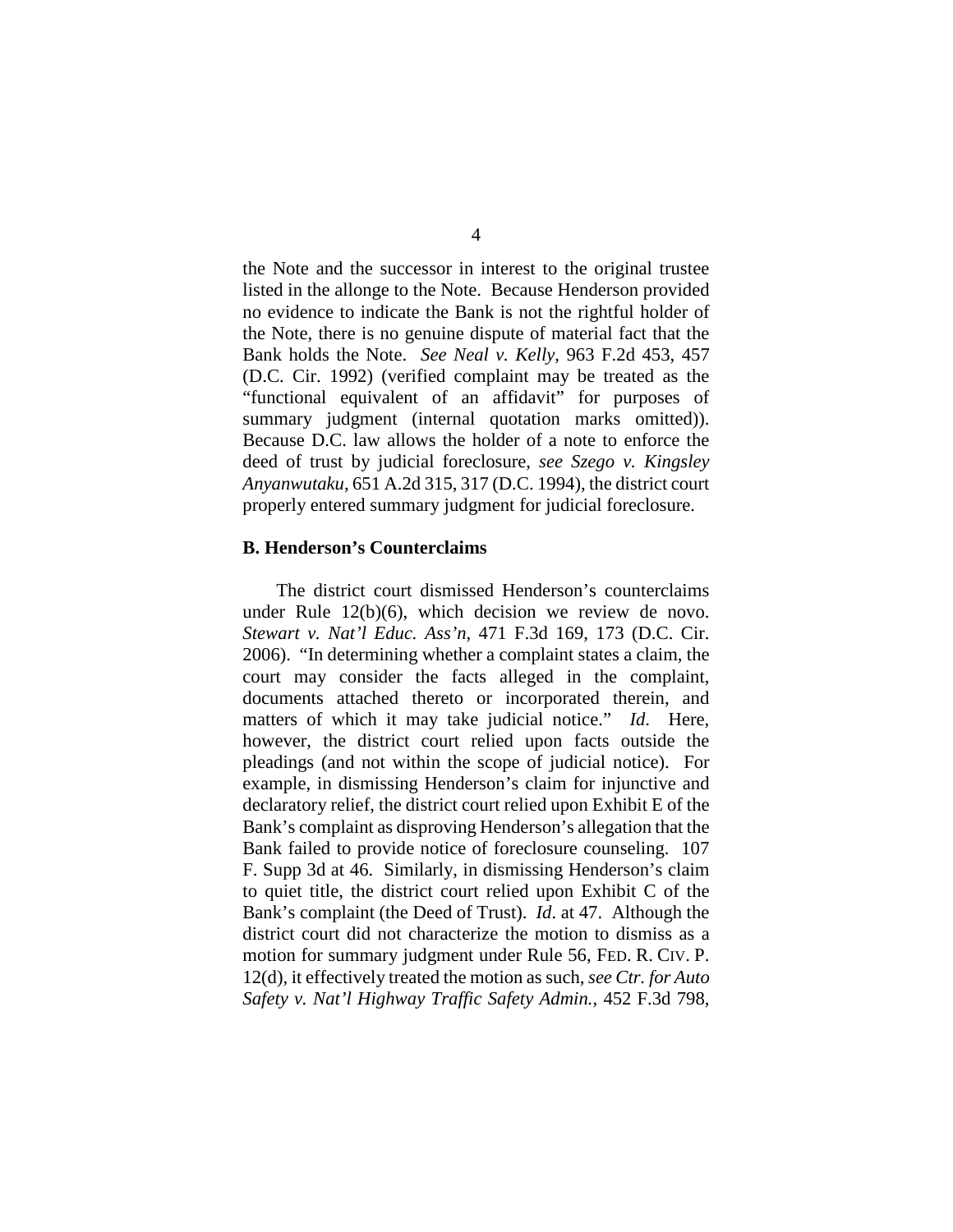805 (D.C. Cir. 2006). Because "both sides had a reasonable opportunity to present evidence and there are no genuine issues of material fact," *Wiley v. Glassman*, 511 F.3d 151, 160–61 (D.C. Cir. 2007), we, too, shall treat the motion as one for summary judgment.

#### **1. Federal and District of Columbia foreclosure procedures**

Henderson counterclaimed for declaratory and injunctive relief, arguing the Bank did not fulfill the requirements of federal and D.C. law to foreclose on a house. 107 F. Supp 3d at 46.

He argues the Bank was required by the National Housing Act, 12 U.S.C.  $\S$  1701x(c)(5), to provide him notice of the "availability of homeownership counseling" and, under D.C. Code §§ 42-815 & 42-815.02, to provide him notice of his right to "foreclosure mediation." The Bank's law firm did, however, send Henderson a letter dated May 17, 2013 advising him of his default and of a telephone number to call for homeownership counseling. 107 F. Supp 3d at 46. Henderson does not explain why this was insufficient notice. Insofar as Henderson maintains that D.C. law requires mediation prior to judicial foreclosure, he is, as the district court noted, clearly mistaken. *Id*. (citing *Rogers v. Advance Bank*, 111 A.3d 25, 29 (D.C. 2015)).

Like the district court, we do not address Henderson's threadbare allegation that the Bank violated certain "Pooling and Servicing" and "trust" agreements. *Id*. at 46 n.7. "A *pro se* complaint … must be held to less stringent standards than formal pleadings drafted by lawyers. But even a *pro se* complainant must plead factual matter that permits the court to infer more than the mere possibility of misconduct." *Atherton*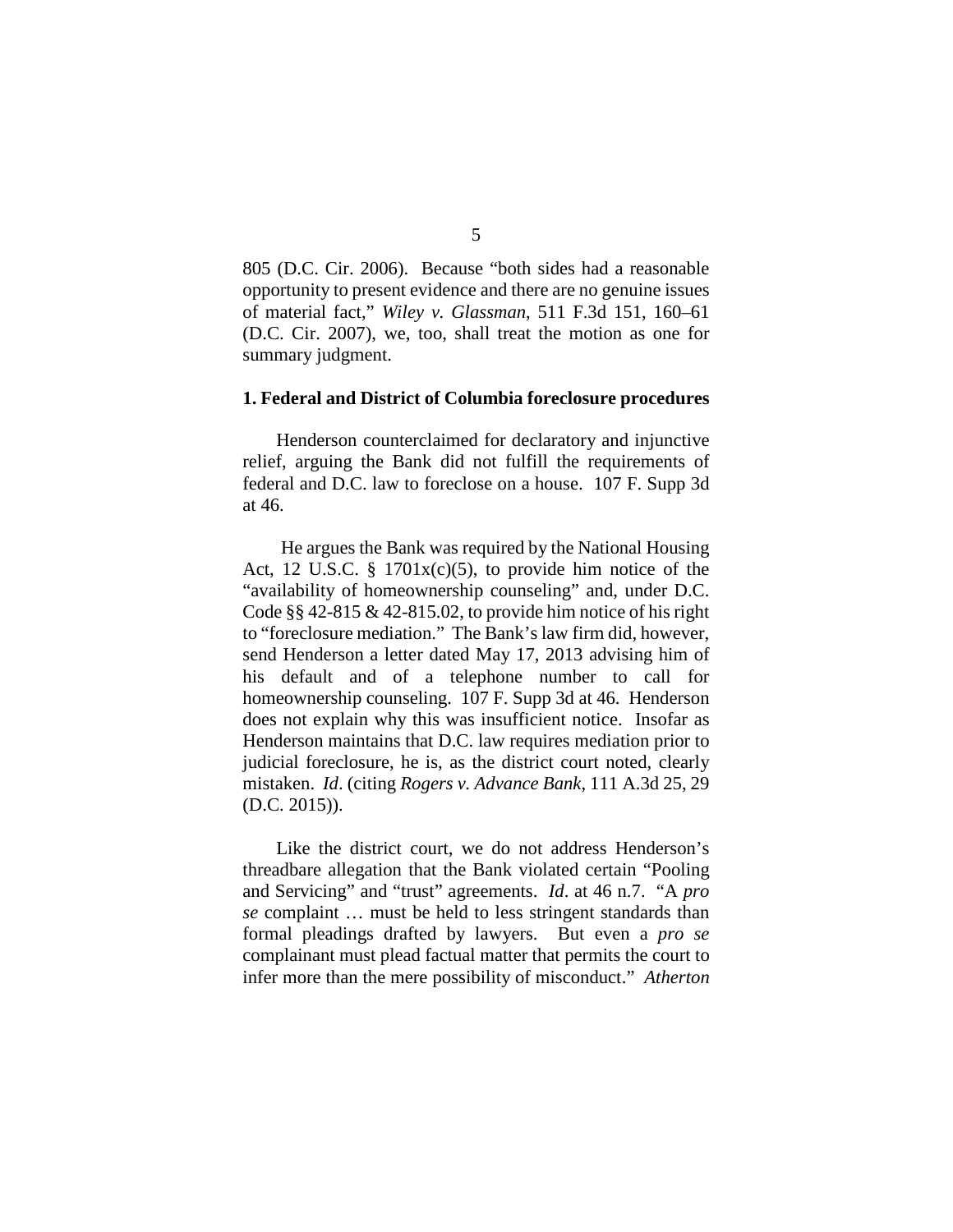*v. D.C. Office of Mayor*, 567 F.3d 672, 681–82 (D.C. Cir. 2009) (citations and internal quotation marks omitted).

## **2. Fair Debt Collection Practices Act**

Henderson alleges the Bank violated the FDCPA, 15 U.S.C. § 1692 *et seq.*, in several ways. That statute, however, applies only to a "debt collector" as it defines the term. The district court held the Bank was a not a "debt collector," 107 F. Supp. 3d at 47, and we agree.

The FDCPA creates two "mutually exclusive" categories, debt collectors and creditors, but only debt collectors are regulated by the statute. *McKinney v. Cadleway Properties, Inc.*, 548 F.3d 496, 498 (7th Cir. 2008). Under the FDCPA, a debt collector is one

who uses any instrumentality of interstate commerce or the mails in any business [1] the principal purpose of which is the collection of any debts, or [2] who regularly collects or attempts to collect, directly or indirectly, debts owed or due or asserted to be owed or due another.

15 U.S.C. § 1692a(6). The Bank is neither type of debt collector. There is no evidence to indicate the Bank's "principal" business is debt collection. Nor is the debt the Bank is seeking to collect "due another"; on the contrary, the debt is due to the Bank as the current holder of the Note and Deed of Trust. That the debt was already in default when the Bank purchased it did not make the Bank a debt collector. *See Henson v. Santander Consumer USA Inc.*, No. 16-349, slip op. at 7–8 (U.S. June 12, 2017) (an entity collecting a debt for its own account is not a "debt collector" under the FDCPA even if it purchased the debt when it was in default). Therefore, Henderson's counterclaim under the FDCPA must fail.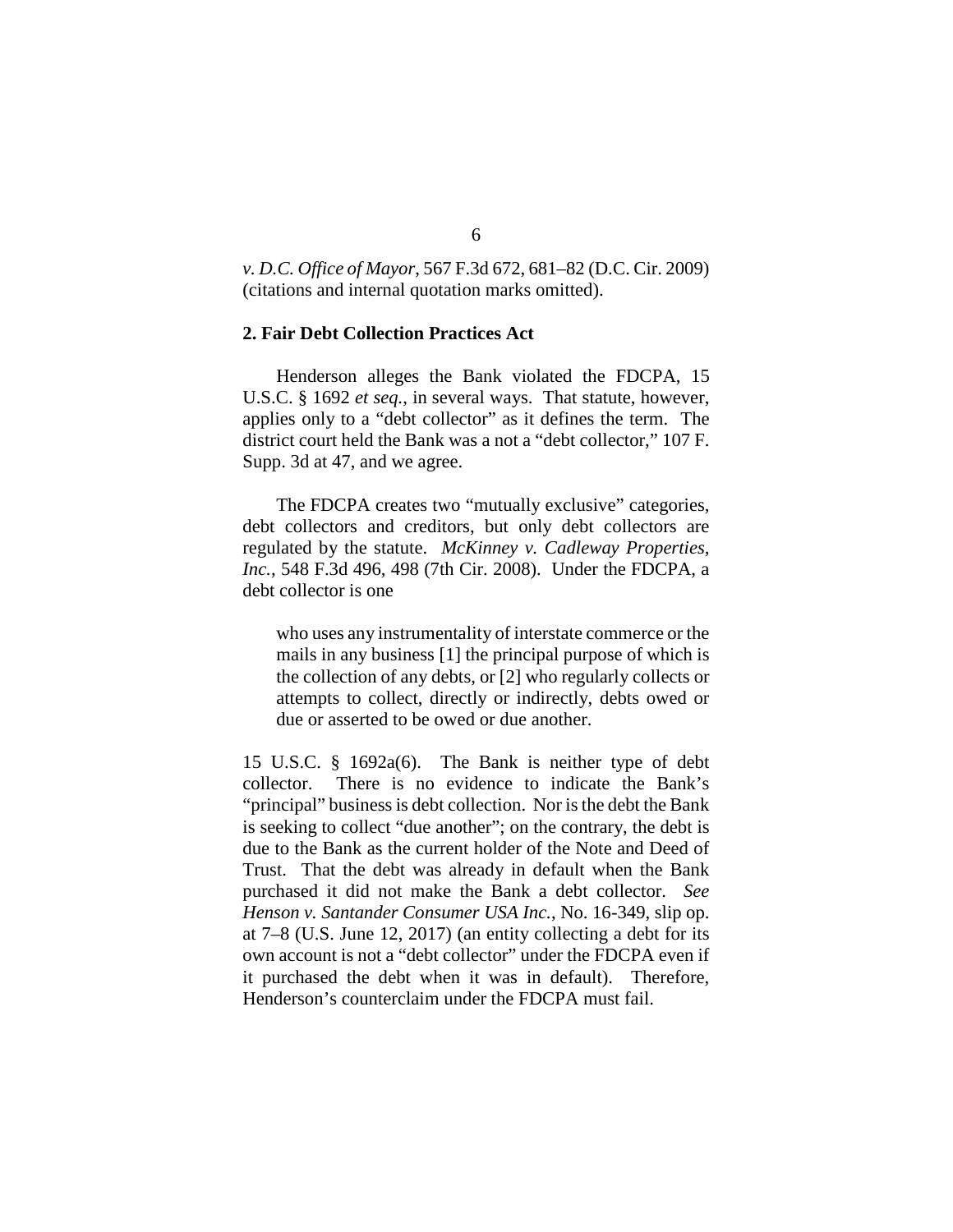## **3. Quiet Title**

Henderson seeks to quiet title and asserts in his counterclaim that the Bank has no right to the property, of which he is the owner in fee simple. As the Bank and district court pointed out, however, this assertion is contradicted by the Deed of Trust signed by Henderson. 107 F. Supp. 3d at 47.

The Bank has carried its burden of showing there is no genuine dispute of material fact with respect to this counterclaim. Therefore, summary judgment for the Bank is proper.

#### **4. Fair Credit Reporting Act**

The district court dismissed Henderson's counterclaim under the FCRA on the ground that "there is no private cause of action for the alleged violations." 107 F. Supp. 3d at 47. We need not pass upon that proposition because Henderson does not challenge it in his brief on appeal and therefore has forfeited this claim. *See Fed. Election Comm'n v. Craig for U.S. Senate*, 816 F.3d 829, 845 (D.C. Cir. 2016).

## **5. Civil Conspiracy**

The district court also dismissed Henderson's civil conspiracy claim for failure to state "with particularity the circumstances constituting fraud," as required by Federal Rule of Civil Procedure 9(b), and to provide evidence "to support an inference of an agreement among the alleged conspirators," to wit, the Bank, "unknown new investors," and the Bank's counsel. 107 F. Supp. 3d at 48. Henderson reiterates his claim for civil conspiracy in his brief on appeal, but still refers us to no facts to indicate the Bank entered into any agreement with